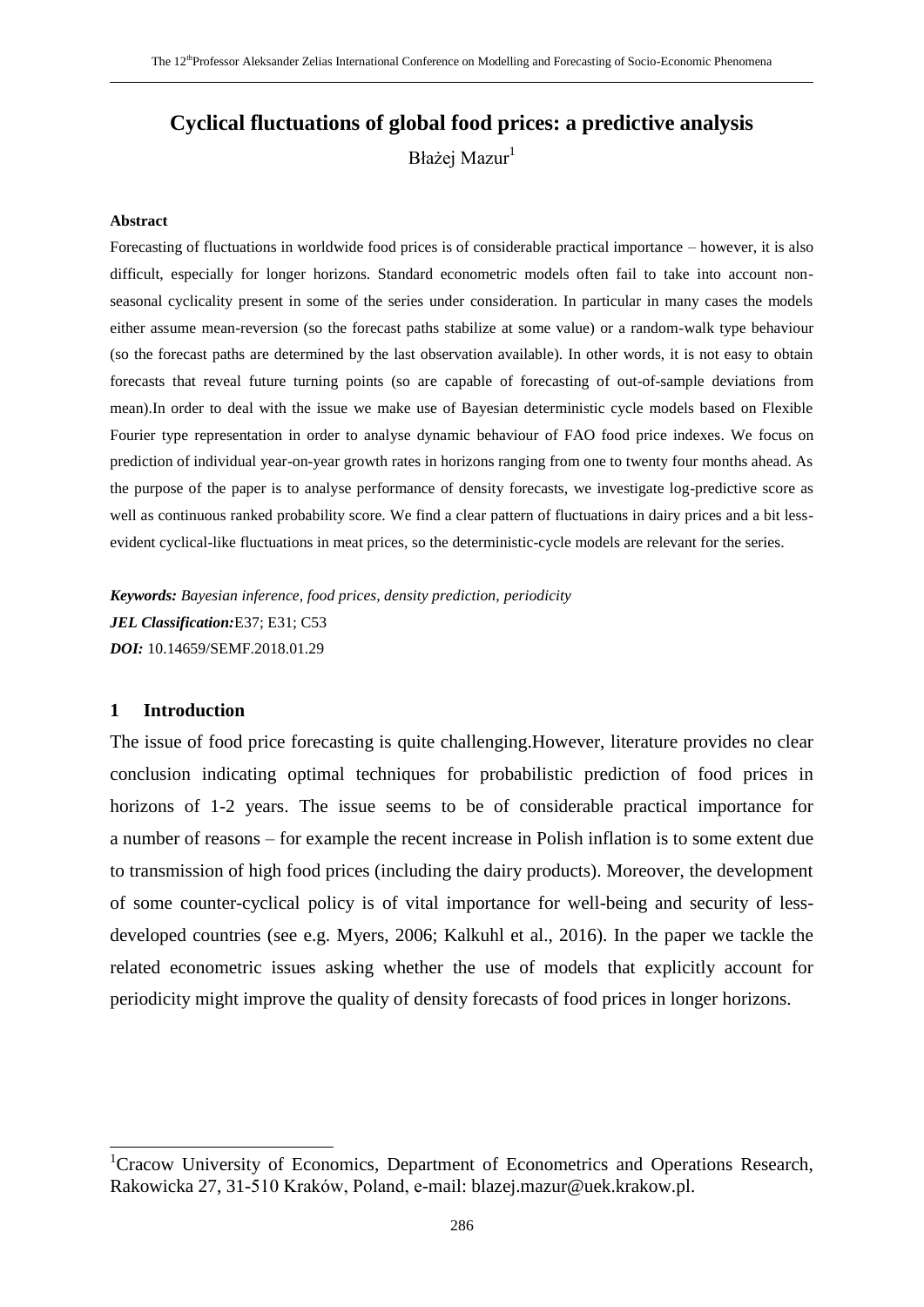### **The data: FAO food price indexes**

The data considered here are obtained based on FAO price indexes (available at [www.fao.org,](http://www.fao.org/) as accessed on 07.06.2017). We make use of monthly deflated indexes (the total and five subindexes), converted into year-on-year growth rates, see Fig. 1. We analyse 317 monthly observations (1991 M1 – 2017 M5). In the paper we conduct a pseudo-real time analysis, hence we do not make an effort to control for data revisions – the recursive experiments are conducted using the same data vintage.



**Fig. 1.** The data: year-on-year growth rates of deflated FAO price indexes (as of 07.06.2017).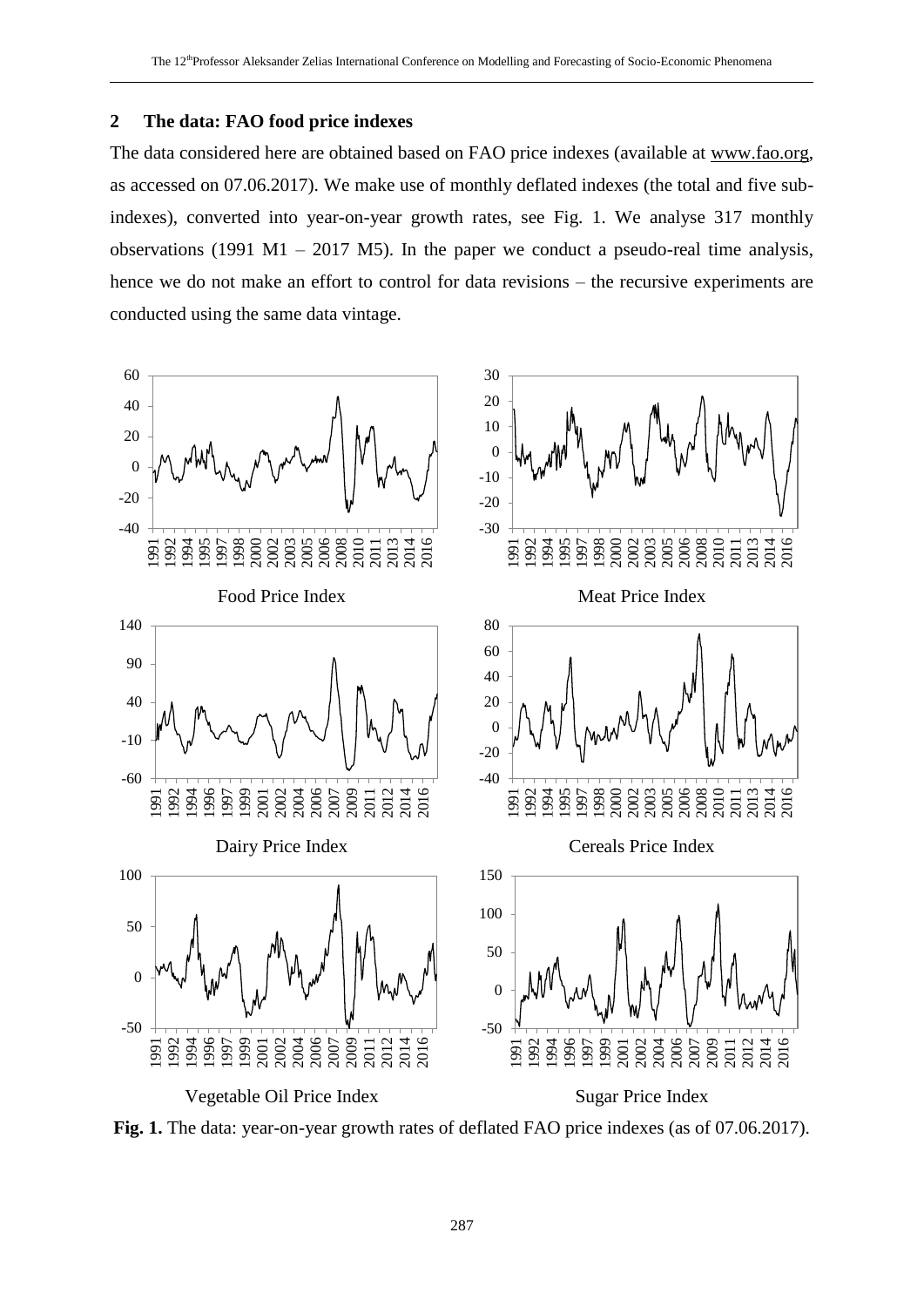The series clearly display some sort of mean-reversion (which might take a regular, perhaps periodic pattern). There is also evident co-dependence (for example a noticeable influence of the global financial crisis) – however, in the paper we focus on univariate methods. Certain advanced problems of co-dependence between food prices and other prices are considered by e.g. Śmiech et al. (2017).

### **3 Models and methods for density predictions of series displaying periodicity**

One of concepts used in order to avoid potential inadequacy of stationary time-series models without the need for accepting certain disadvantages of  $I(1)$  nonstationarity is that of cyclostationarity. One of modelling approaches motivated by the idea is that of deterministic cycle models. Although the assumptions underlying the models used in the paper seem to be somewhat restrictive (as the pattern of cyclical fluctuations is assumed to be regular), the models easily allow for considering more than just one frequency of fluctuations.

Lenart et al. (2016) use Bayesian inference methods for in-sample analysis conducted with a time-series model defined as Gaussian AR(*p*) deviations from a periodic (hence timevarying) unconditional mean  $\mu_t$  defined as follows:

$$
\mu_t = \delta + \sum_{f=1}^F \alpha_f \sin(\varphi_f t) + \beta_f \cos(\varphi_f t), \tag{1}
$$

where *F* controls number of frequencies (or order of the Flexible Fourier approximation),  $\alpha$ 's and  $\beta$ 's control phase shifts and amplitudes while  $\varphi$ 's control frequency (and hence period length) of individual Fourier components. Inference on  $\varphi$ 's and in particular obtaining density forecasts that account for estimation uncertainty is non-trivial and justifies the use of the Bayesian approach (details are given by Lenart and Mazur, 2017 and references cited therein). Crucially, one has to set  $F: F = 0$  implies time-invariant mean in (1) and hence the model becomes a stationary AR(*p*) process with iid Gaussian errors. Large values of *F* result in a risk of overfitting (and might lead to very complicated posteriors). Here we consider models with  $F = 0,1,2,3,4$  and  $p = 12$  and a model with  $F = 0$  and  $p = 24$ , which gives a total of 6 models (two being stationary Gaussian autoregressive processes, see Table 1).

We consider prediction horizons from  $h = 1$  to  $h = 24$  months ahead and analyse a sequence of 120 expanding subsamples (with sample size increasing from 317-120 to 317- 1). Each model is re-estimated with each subsample, and a predictive distribution over the next 24 months is obtained using these estimates. Such an exercise, with six series considered here, represents quite a considerable numerical burden. The models are estimated using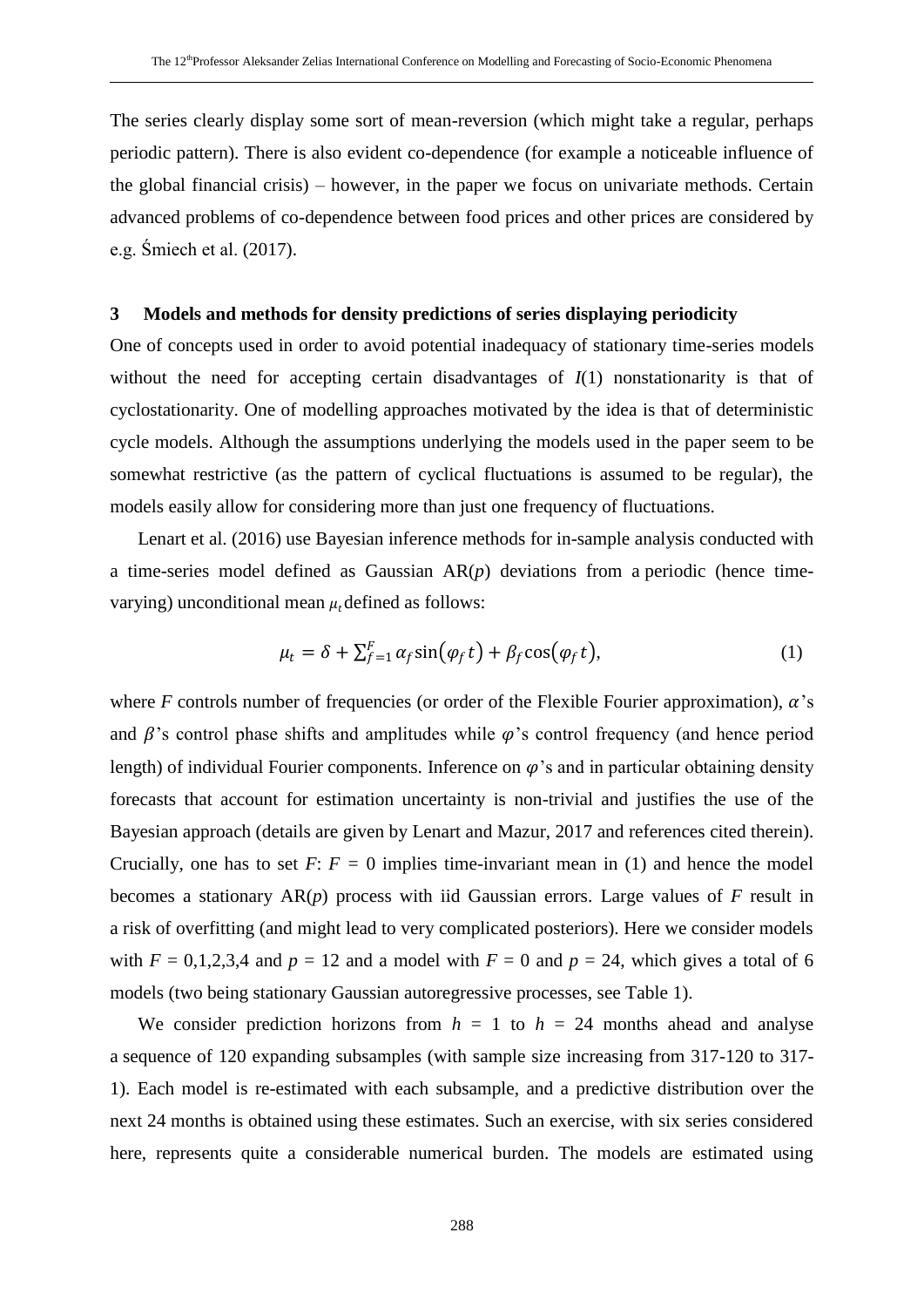MCMC techniques (with M-H steps within a Gibbs sampler), priors for  $\varphi$ 's and the autoregressive parameters are uniform (with  $0 < \phi_L < \phi < \phi_U < \pi$ ).

|                          | $\mathbf{M1}$             | M <sub>2</sub> | M3           | $\mathbf{M}4$  | M <sub>5</sub> | M <sub>6</sub> | $M1$           | M <sub>2</sub> | M3                  | $\mathbf{M}4$  | M <sub>5</sub> | M6             |
|--------------------------|---------------------------|----------------|--------------|----------------|----------------|----------------|----------------|----------------|---------------------|----------------|----------------|----------------|
| $\bm{F}$                 | $\overline{0}$            | $\overline{0}$ | $\mathbf{1}$ | $\overline{2}$ | 3              | $\overline{4}$ | $\overline{0}$ | $\overline{0}$ | $\mathbf{1}$        | $\overline{2}$ | $\overline{3}$ | $\overline{4}$ |
| $\boldsymbol{p}$         | 12                        | 24             | 12           | 12             | 12             | 12             | 12             | 24             | 12                  | 12             | 12             | 12             |
| $\boldsymbol{H}$         | <b>LPS</b><br><b>CRPS</b> |                |              |                |                |                |                |                |                     |                |                |                |
| <b>Food Price Index</b>  |                           |                |              |                |                |                |                |                |                     |                |                |                |
| 24                       | $-155.8$                  | $-165.5$       | $-155.8$     | $-154.3$       | $-155.3$       | $-156.8$       | 7.4            | 9.0            | 7.2                 | 7.1            | 7.3            | 7.8            |
| 20                       | $-168.1$                  | $-176.4$       | $-166.4$     | $-166.4$       | $-167.0$       | $-169.5$       | 8.3            | 10.3           | 8.1                 | 8.1            | 8.1            | 8.7            |
| 16                       | $-180.9$                  | $-186.3$       | $-180.7$     | $-182.3$       | $-184.2$       | $-187.1$       | 9.5            | 10.6           | 9.4                 | 9.7            | 9.9            | 10.2           |
| 12                       | $-196.7$                  | $-200.5$       | $-202.1$     | $-204.4$       | $-208.6$       | $-211.7$       | 10.6           | 11.4           | 11.3                | 11.6           | 12.0           | 12.2           |
| 8                        | $-209.4$                  | $-208.5$       | $-211.4$     | $-218.3$       | $-218.8$       | $-227.2$       | 10.6           | 10.5           | 11.0                | 11.2           | 11.6           | 12.2           |
| $\overline{\mathbf{4}}$  | $-199.3$                  | $-195.0$       | $-197.4$     | $-199.4$       | $-201.8$       | $-206.7$       | 7.2            | 6.9            | 7.0                 | 7.1            | 7.3            | 7.7            |
| $\mathbf{1}$             | $-163.6$                  | $-144.2$       | $-146.7$     | $-146.9$       | $-146.7$       | $-147.3$       | 2.5            | 2.4            | 2.4                 | 2.4            | 2.4            | 2.5            |
| <b>Dairy Price Index</b> |                           |                |              |                |                |                |                |                |                     |                |                |                |
| 24                       | $-187.1$                  | $-186.2$       | $-180.1$     | $-180.2$       | $-179.7$       | $-181.4$       |                |                | 16.9 16.3 14.1 14.0 |                | 14.0 13.9      |                |
| 20                       | $-196.6$                  | $-193.6$       | $-191.7$     | $-191.4$       | $-192.2$       | $-192.4$       | 16.7           | 16.1           |                     | 14.7 14.5      | 14.6 14.5      |                |
| 16                       | $-202.1$                  | $-199.5$       | $-199.2$     | $-198.9$       | $-199.2$       | $-199.2$       | 15.3           |                | 15.4 13.9 13.8      |                | 13.8 13.7      |                |
| 12                       | $-207.9$                  | $-208.8$       | $-204.2$     | $-204.0$       | $-203.9$       | $-204.3$       | 14.6           | 16.0           | 13.0                | 12.9           | 12.8 12.8      |                |
| 8                        | $-217.6$                  | $-218.8$       | $-211.0$     | $-212.8$       | $-212.7$       | $-211.0$       | 14.0           | 15.0           | 12.6 12.5           |                | 12.4           | 12.5           |
| $\overline{\mathbf{4}}$  | $-218.3$                  | $-218.7$       | $-211.3$     | $-210.5$       | $-210.4$       | $-210.5$       | 10.7           | 10.6           | 10.1                | 10.0           | 10.0           | 10.0           |
| $\mathbf{1}$             | $-164.5$                  | $-164.9$       | $-188.7$     | $-164.1$       | $-164.4$       | $-164.4$       | 4.0            | 3.9            | 4.0                 | 4.0            | 4.0            | 4.0            |
| <b>Meat Price Index</b>  |                           |                |              |                |                |                |                |                |                     |                |                |                |
| 24                       | $-150.5$                  | $-149.0$       | $-144.3$     | $-145.2$       | $-146.4$       | $-148.2$       | 5.8            | 5.8            | 5.3                 | 5.5            | 5.7            | 5.9            |
| 20                       | $-154.2$                  | $-155.2$       | $-150.9$     | $-151.6$       | $-153.3$       | $-154.2$       | 5.6            | 5.8            | 5.4                 | 5.5            | 5.7            | 5.8            |
| 16                       | $-159.7$                  | $-161.6$       | $-157.3$     | $-158.4$       | $-159.4$       | $-159.7$       | 5.5            | 5.9            | 5.4                 | 5.6            | 5.7            | 5.7            |
| 12                       | $-171.1$                  | $-169.7$       | $-167.7$     | $-169.1$       | $-170.2$       | $-170.6$       | 5.9            | 6.1            | 5.7                 | 5.9            | 5.9            | 6.0            |
| 8                        | $-182.8$                  | $-176.6$       | $-180.9$     | $-184.5$       | $-184.7$       | $-185.0$       | 6.1            | 6.1            | 6.0                 | 6.2            | 6.2            | 6.2            |
| $\overline{\mathbf{4}}$  | $-177.2$                  | $-169.8$       | $-176.7$     | $-179.8$       | $-179.7$       | $-179.6$       | 4.7            | 4.5            | 4.7                 | 4.8            | 4.7            | 4.7            |
| $\mathbf{1}$             | $-131.4$                  | $-128.1$       | $-131.0$     | $-131.5$       | $-131.7$       | $-131.8$       | 1.9            | 1.8            | 1.9                 | 1.9            | 2.0            | 2.0            |

**Table 1.** Ex-post predictive accuracy of density forecasts: LPS and CRPS scores.

In order to evaluate the resulting density forecasts we make use of scoring rules: logpredictive score and continuous ranked probability score (see Gneiting and Raftery, 2007). In order to gain some insights into differences across models we informally examine sequences of point forecasts (predictive expectations). We also consider a future tendency index (FTI) discussed by Mazur (2017a, pp. 443) that provides information as to prevailing trends in the forecast period (taking into account the cross-horizon stochastic dependence).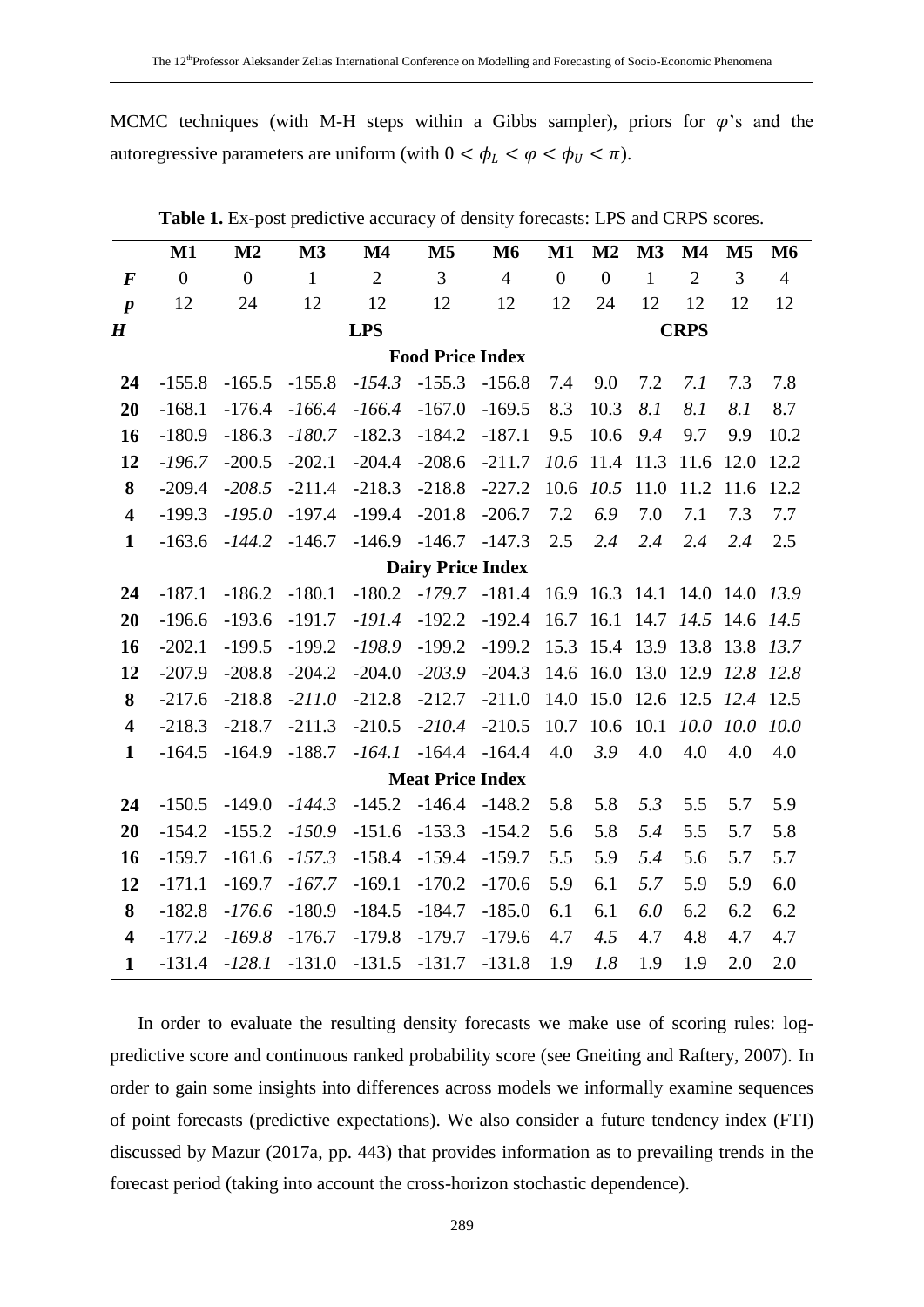#### **4 Discussion of the empirical results**

Despite the fact that the point of interest here is that of density prediction, we begin with analysis of paths of point forecasts. This is because such analysis sheds some light at differences across models in terms of out-of-sample behaviour.



**Fig. 2.** Recursive sequences of point forecasts from a model with  $F = 3$ .

Fig. 2 presents recursively obtained sequences of forecast paths using a model with  $p = 12$ and  $F = 3$ , hence allowing for quite a complicated pattern of quasi-periodic fluctuations. One might note that the pattern seems particularly adequate for the Dairy Price Index. However, for the remaining series the evidence is rather mixed: the forecasts display out-of-sample fluctuations even at longer horizons, but the fluctuations are not necessarily adequate.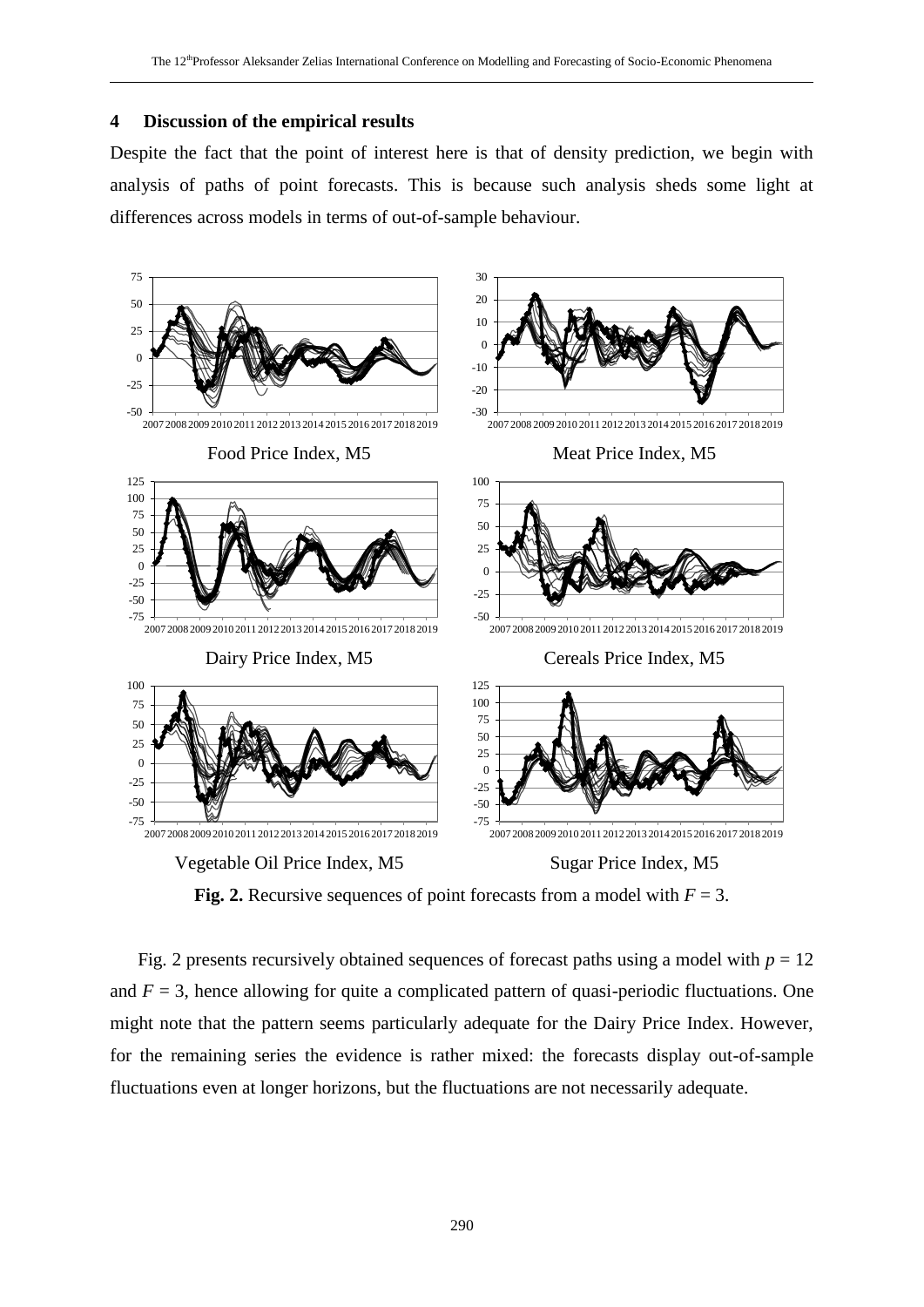

**Fig. 3.** Recursive sequences of point forecasts from models with  $F = 2$  and  $F = 0$ .

The informal analysis is consistent with information conveyed by formal criteria: Table 1 contains ex-post characteristics of predictive accuracy for three selected series: the overall index as well as Dairy and Meat sub-indices. We report LPS and CRPS scores across models and selected horizons (please note that for each horizon we use the last 121-*h* realized values, ending with 2017 M5). The LPS values (the higher the better) are cumulated across realizations (computed with natural logs) hence differences between the scores for  $h = 1$  can be interpreted in terms of predictive BayesFactors. The CRPS scores are averaged across realizations and the orientation is chosen to mimic that of mean absolute error: the smaller the better. For longer horizons both criteria tend to indicate models with *F*> 0, although the effect is most evident for the Dairy series; for short horizons (Food, Meat), the AR(24) seems to be the most successful one. The differences between models are not large. This is probably due to two reasons. Firstly, for variables other than Dairy the periodic pattern is not that regular.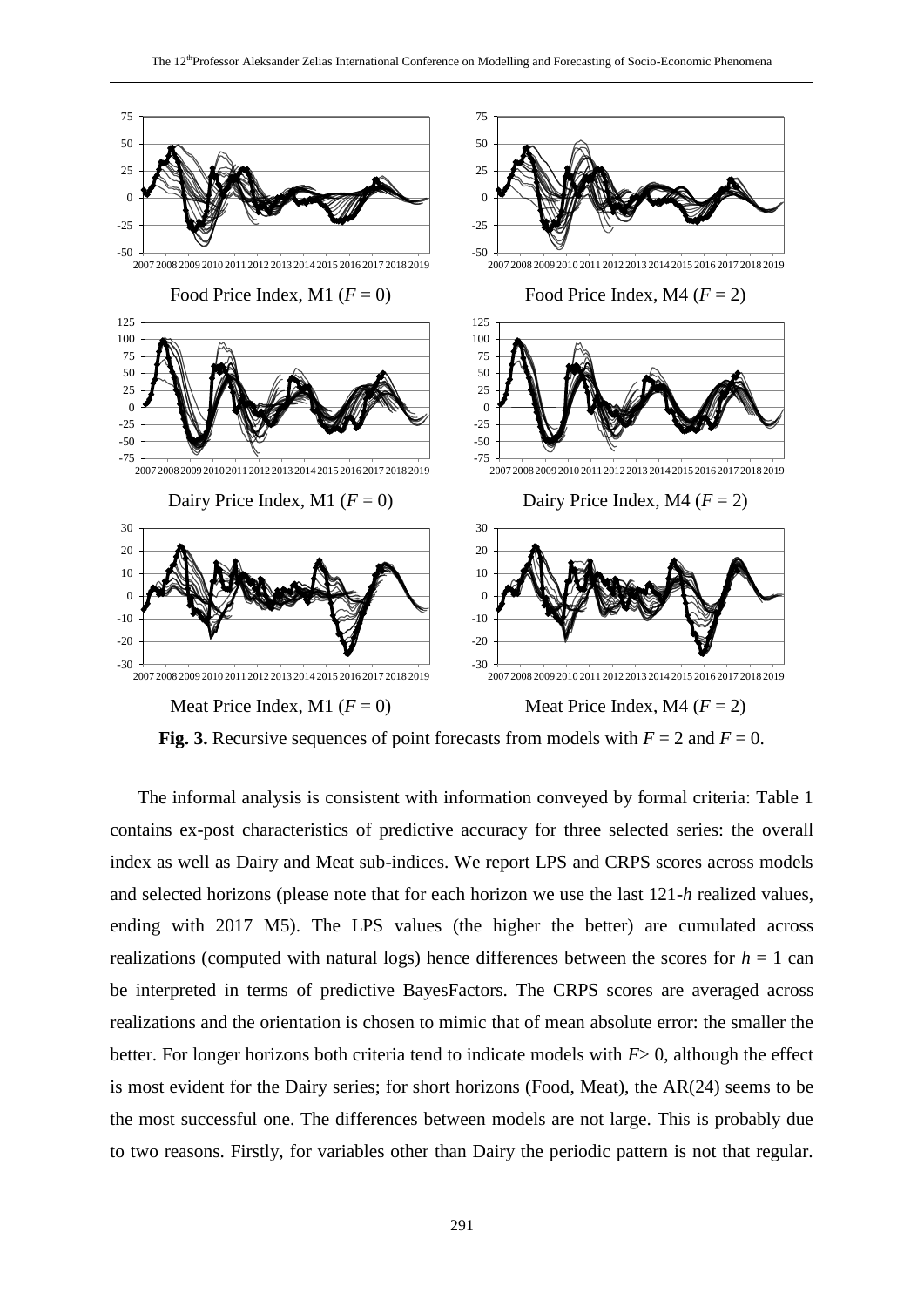Secondly, the lag length  $p = 12$  (or 24) is considerable and hence the  $AR(p)$  models are capable of delivering a periodic-like behaviour out-of-sample (formally being stationary).

Fig. 3 presents a comparison of forecast paths of models with periodicity (*F*> 0) and a pure autoregressive processes  $(F = 0)$ . The results seem to reinforce the above conclusion – even for the dairy series the model with  $F = 0$  is capable of generating periodic-like forecast paths (however, the periodic effects are somewhat more evident with  $F > 0$ ).



Fig. 4. Inference on period length (in years) based on posterior for  $\varphi_f$  from M5, full sample.

Fig. 4 contains (un-normalized) full-sample based posteriors for period length induced from marginal posteriors for  $\varphi_f$  parameters (the period length in months is given by  $2\pi/\varphi_f$ ). The values of prior hyperparameters  $\phi_L$  and  $\phi_U$  are chosen to exclude cycles shorter than one year and longer than 24 years. One might note a single spike corresponding to approx. 3 years for the Dairy series. It is also visible in Food series, though there is one additional peak indicating shorter cycles and some probability mass distributed along values corresponding to cycles of 15-20 yrs. Please note that for Cereals and Sugar series the spikes are much less concentrated (leaving more estimation uncertainty) and the dominant period is shorter; there are two more evident modes and some less-elevated local maxima. However, for Meat and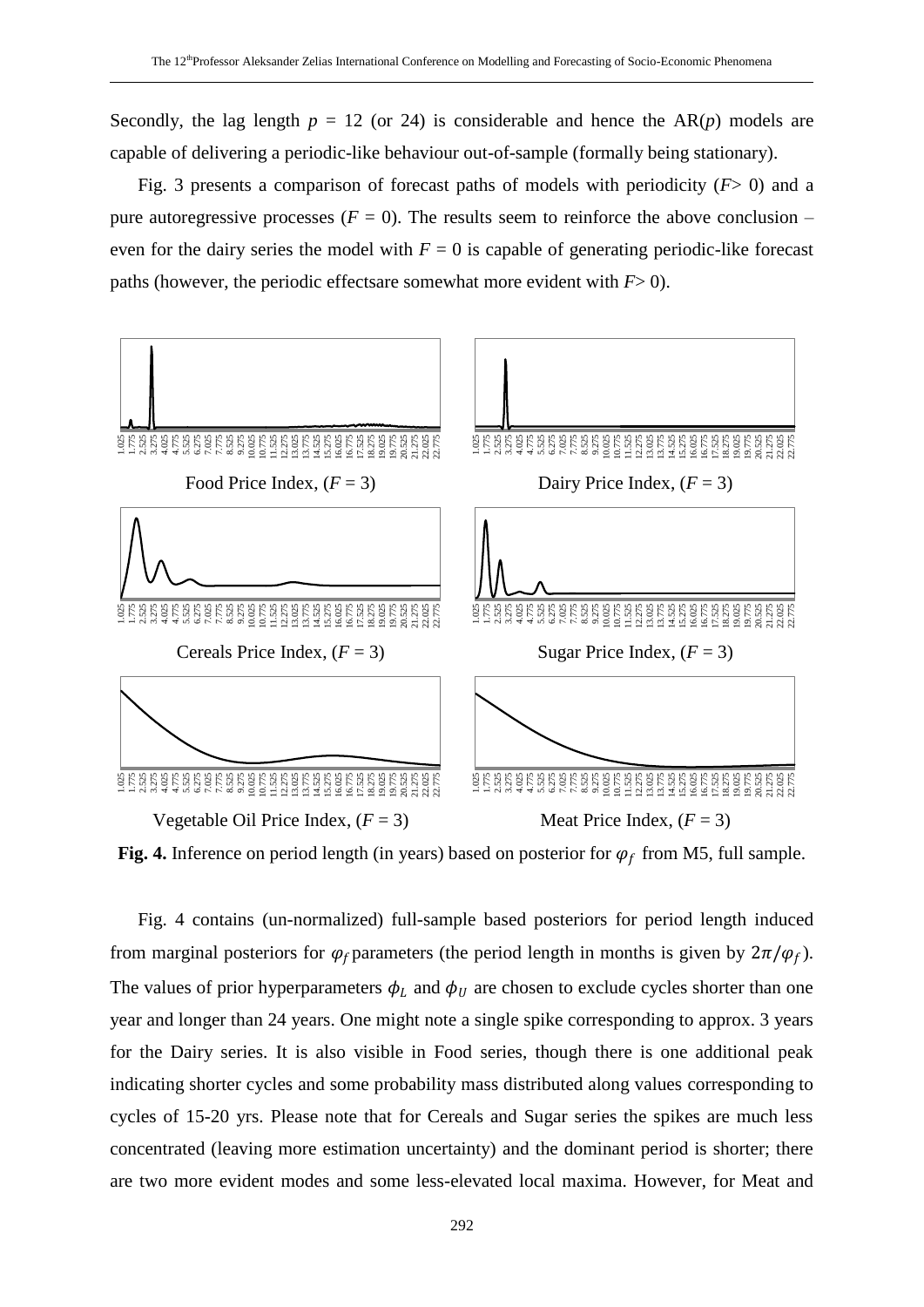Oils series, the results are quite different – as no distinct spikes are visible, the results might suggest rather different pattern of dynamics (presumably a more stochastic one).

We also consider a probabilistic index of future tendencies (FTI<sub>M</sub>), as described in Mazur (2017a, p. 443).It goes beyond horizon-specific marginal density forecasts, making use of the joint predictive distribution (over all the horizons) instead.Each value of the  $FTI<sub>12</sub>$  index in Fig. 5 represents the probability that (based on information up to agiven time *T*) the predicted quantity averaged over the second half of the prediction period(here: 12<*h*<24) would be higher than the average over the first half of the prediction period (0<*h*<13), hence the index is supposed to lead actual changes of trends by about a year or so.



**Fig. 5.**Realized data (solid line) vs. values of predictive tendency index  $FTI_{12}$ (dotted).

For the dairy series (with more evident periodicity) the index takes more extreme values. The index is close to zero in 2013 (just as the dairy prices seem to hit an upper turning point). Moreover, it gets close to one in 2014 and 2015, with increasing prices in 2016 and 2017. Interestingly, the index again hits the minimum level at the sample end, indicating that the upturn in dairy prices would revert in late 2017 or 2018. For the food prices the index hits the maximum just before a turning point in price dynamics in 2015. The values closer to the sample end indicate that it would be more likely to observe decreasing tendency in food prices.

#### **Conclusions**

We discuss practical importance of Bayesian deterministic-cycle models with many frequencies. In-sample applications have been considered by e.g. Lenartet al. (2016) or Mazur (2016). In this paper we focus on assessment of the predictive adequacy, with emphasis on density forecasting performance. The issue has certain empirical relevance as the models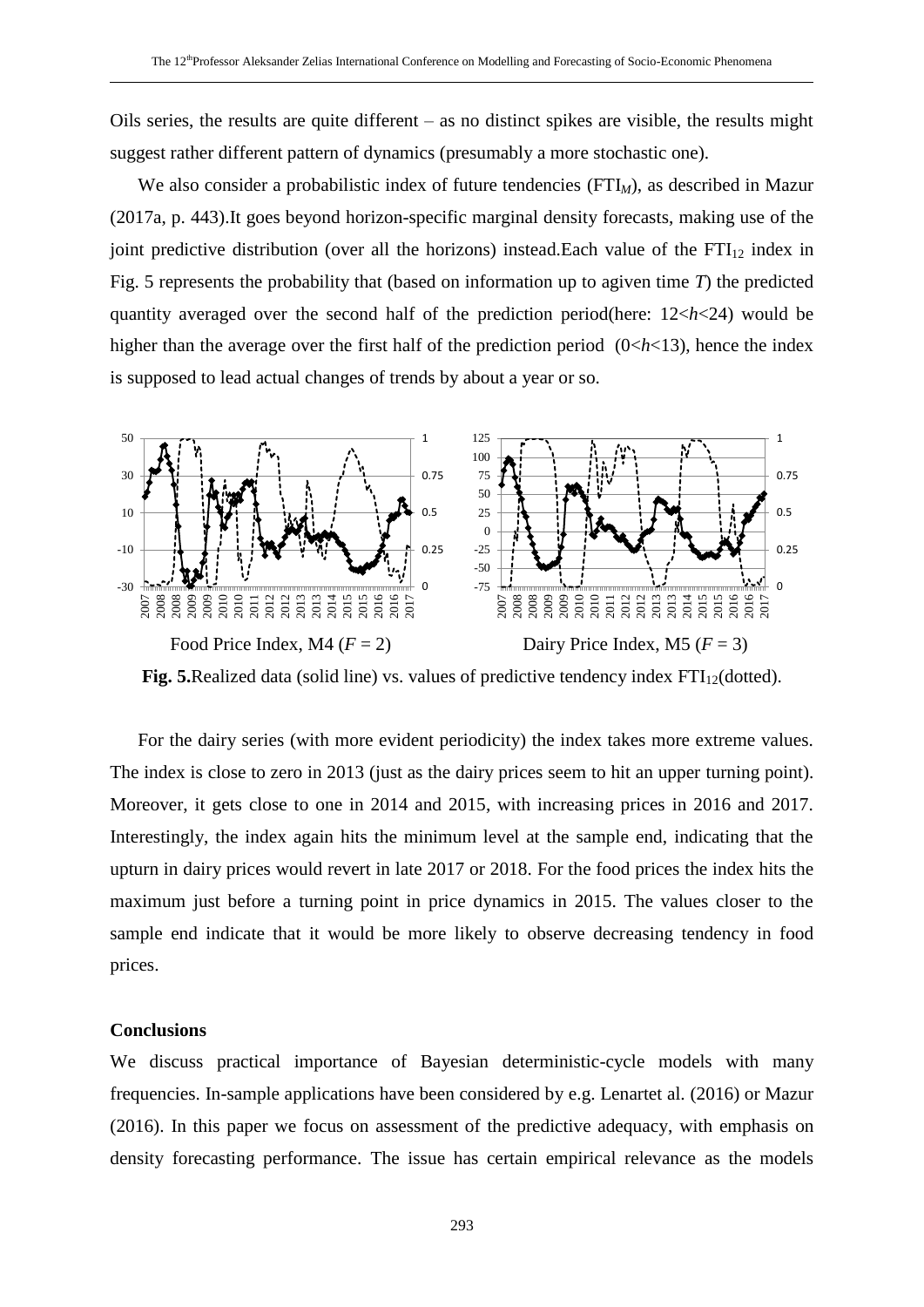display interesting out-of-sample properties, since the forecast paths differ from those of random-walk type models as well as from stationary ones.

In particular we examine density forecasts of y-on-y growth rates of deflated FAO food price indexes within a recursive expanding-window experiment. We find quite a considerable heterogeneity across the series under consideration. For the Dairy data there is evidence that deterministic cycle models have superior forecast accuracy. However, the periodic signal in the series is quite strong and might be captured to some extent by other models as well. The effect seems to carry over to the aggregate index to some extent. On the other hand, Meat prices and Vegetable Oil Prices either display strong time-inhomogeneity or the dynamic pattern is much more stochastic – hence, the deterministic cycle models seem to be of no use here. For the Cereals and Sugar series the evidence is mixed (as it is for the aggregate index) there seems to be some periodicity, but it is weaker (compared to that of the Dairy series).

Therefore one might conclude that for the purpose of modelling of all the indexes one should consider a more heterogeneous model classes. Possibly stochastic cycle models or models with time-varying periodic behaviour could be adequate for the Cereals and Sugar series, while a fully stochastic models should be used for Meat and Vegetable Oils series. Moreover, it would be very interesting to see whether the aggregate index could be more accurately predicted based on heterogeneous disaggregate forecasts of the five sub-indexes. A similar case (where the aggregate forecast benefits from accounting for heterogeneity of the sub-aggregates) is discussed by Mazur (2017b) for Polish macroeconomic data at quarterly frequency.

## **Acknowledgements**

This research was supported by the research grant 2017/25/B/HS4/02529 financed by the National Science Centre, Poland.

### **References**

- Gneiting, T. & Raftery, A. E. (2007). Strictly proper scoring rules, prediction, and estimation. *Journal of the American Statistical Association*, *102*(477), 359-378.
- Harvey, A.C., Trimbur, T.M.& Van Dijk, H.K. (2007). Trends and cycles in economic time series: A Bayesian approach. *Journal of Econometrics*, *140*, 61-649.
- Huerta, G. & West, M. (1999a). Bayesian inference on periodicities and component spectral structure in time series. *Journal of Time Series Analysis*, *20*(4), 401-416.